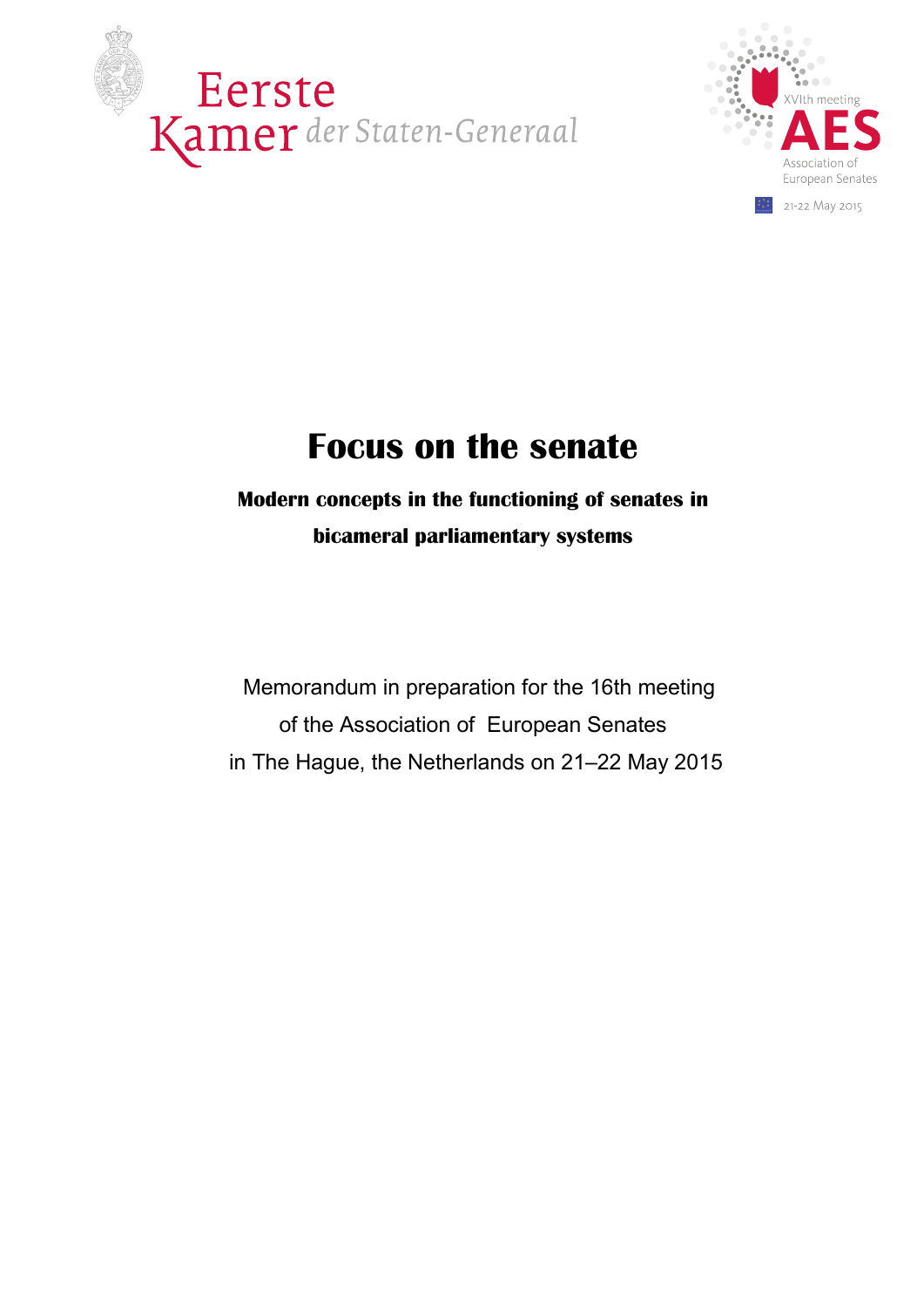

*date 29 januari 2015*

#### **Introduction**

There is no single or ultimate parliamentary model for democracies. Parliamentary systems reflect the constitutional history and development of each nation. Many European nations have a long tradition of bicameral parliamentary democracy. In 2015, the Netherlands is celebrating the 200th anniversary of its bicameral parliament, the States General. It is important for senates (or upper parliamentary houses) and their presidents to be aware of the similarities and differences between different bicameral systems. Therefore, the aim of this conference is to exchange insights into current developments in the functioning of senates. Those senates that have implemented reforms in recent years are specifically invited to inform their colleagues about their experiences.

#### **General remarks**

Currently, 113 countries in the world have a unicameral system and 79 a bicameral system.<sup>1</sup> Many countries that now have a unicameral system previously had a bicameral system but decided to abolish their upper house. In Europe, these countries are Greece (1935), Denmark (1953), Sweden (1970), Portugal (1974), Turkey (1980), Iceland (1991) and Norway (2009).<sup>2</sup> The main argument for having a bicameral system is to provide an independent *second opinion* on the quality and stability of legislation. The main functions of senates can be categorised as:

1. Scrutinising legislation that has been passed by the lower house.

2. Ensuring stability and continuity in government policy.

3. Performing a role in securing interests of regions and/or protecting minorities against the 'tyranny of the majority'.

<sup>-</sup><sup>1</sup> [www.ipu.org/parlin-e/parlinesearch.asp](http://www.ipu.org/parlin-e/parlinesearch.asp)

 $2$  NB. There are also examples of new or reinstated bicameral systems in countries that have reshaped their constitution after a period of autocratic reign, such as Spain or South Africa.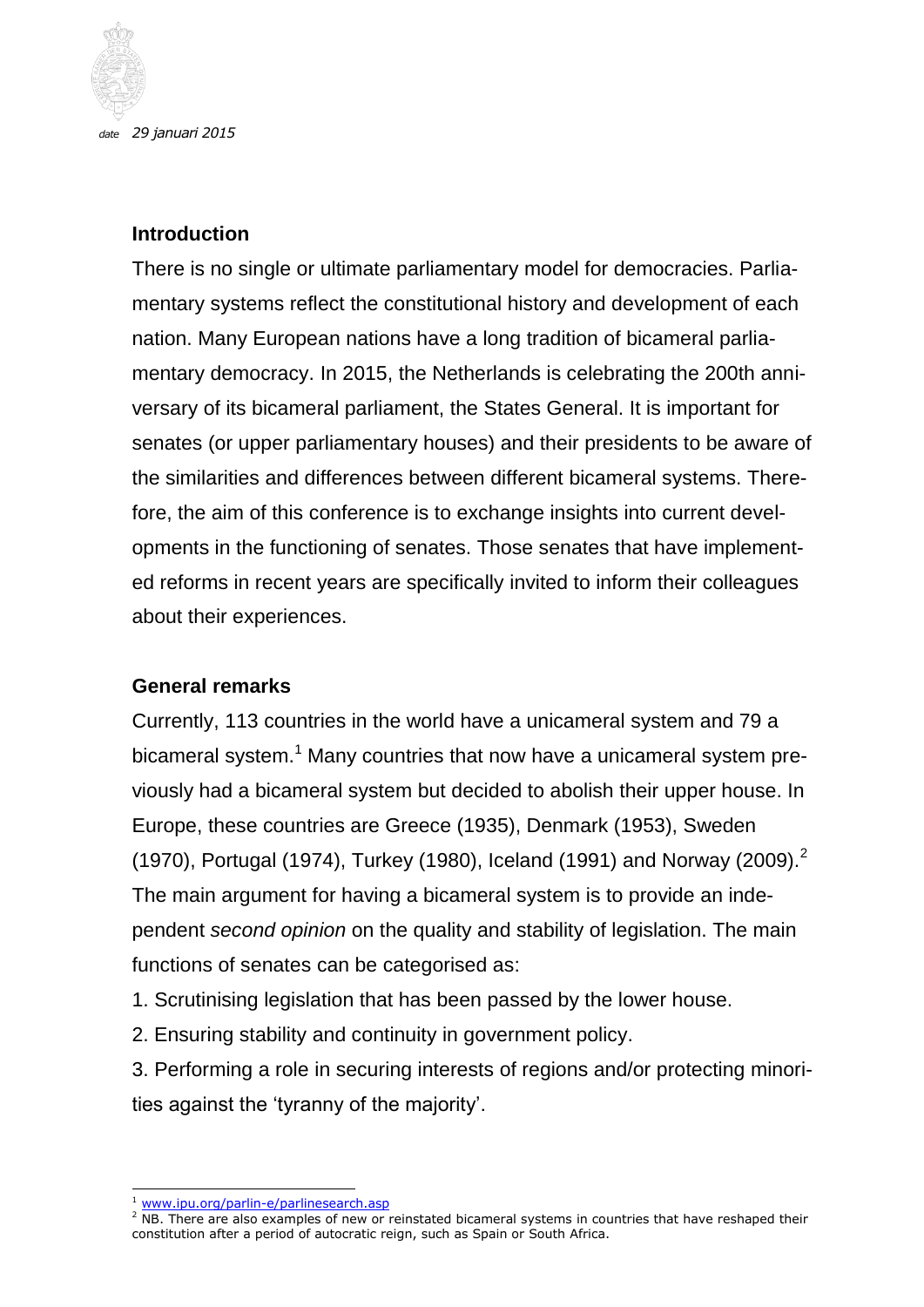

*date 29 januari 2015*

Worldwide, senates show a wide variety in composition, powers and the role they play in the national political decision-making process. Over the years, the concept of the senate or upper house has changed, which in some cases has led to reform. Upper houses have been criticised both for having too much power and too little, for being too democratic or not democratic enough, or for being a carbon copy of the lower house.

The focus of this meeting will be on changing concepts in the functioning of senates in bicameral parliamentary systems. What legitimises a bicameral system in our time? Should both houses have the same legislative powers? What is the influence of public opinion? To what extent should senates play a role in representing regions? What changes have senates gone through in recent years? These and other questions will be addressed in the 16th meeting of the AES in The Hague in 2015.

#### **Subtheme I: Composition**

The political power of a senate is determined by its composition and its formal powers. In some cases members of upper houses serve longer parliamentary terms than members of lower houses. They often have a higher average age and are fewer in number than those in the lower house. Upper houses tend to attract people who have an interest in politics and parliamentary scrutiny, but are often less interested in playing an executive role. Due to their position in society, their experience and their relatively long term of office, senators may prove to be more independently minded. Upper houses therefore provide an important counterbalance in an otherwise executivedominated parliament.

In France, Italy, Belgium, Ireland, Switzerland and Canada the composition of the upper house has been subject to debate for several years, while in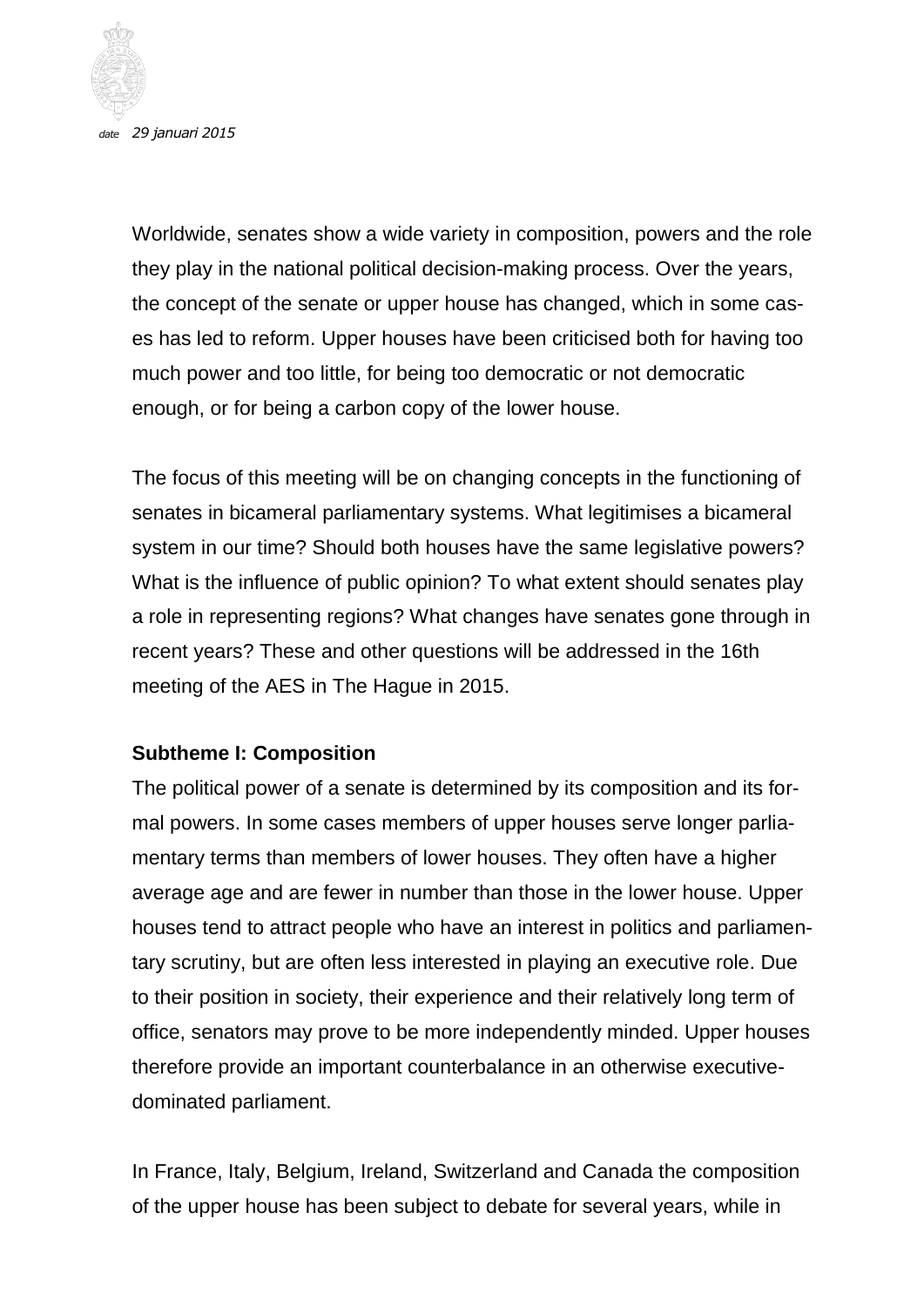

the United Kingdom, a debate over the composition of the House of Lords led to the reduction of the number of hereditary peers from 700 to 92 in 1999.<sup>3</sup>

- Does a composition that differs from the lower house make a senate stronger or weaker?
- To what extent does the system of electing (or appointing) senators affect the democratic legitimacy of the senate?
- What practices are used to reserve seats for representatives of minority groups?

#### **Subtheme II: Hard power vs soft power**

While the scrutiny of legislation is at the core of a senate's work, the legislative powers of senates vary immensely. In some countries (e.g. the Netherlands), the senate has a full veto right on all legislation, including the budget. In other countries (e.g. Slovenia), the senate has a legislative function, working as a corrective mechanism with respect to the National Assembly, although it does not have the power to pass acts. Although senates in nonfederal states rarely have a veto right, they almost all have a right to initiate a bill or to amend it. In Spain, Ireland, Poland, Austria and the Czech Republic the upper house can send a bill back to the lower house with amendments or objections. Subsequently, the final decision is made in the lower house. In Germany, a special mediation committee that includes members of both houses can propose a compromise. In other countries, the bill goes back and forth between the two houses until a final decision is made (by either the upper or lower house, or by both houses combined).<sup>4</sup> Many senates have a limited role in scrutinising budgets. However, they of-

 3 In 2009, the House of Lords also lost its judicial functions upon the establishment of the Supreme Court of the United Kingdom; those in office became Justices of the Supreme Court of the United Kingdom and lost their right to speak and vote in the House of Lords until their retirement as Justices of the new court. <sup>4</sup> This is called a shuttle or *navette*.